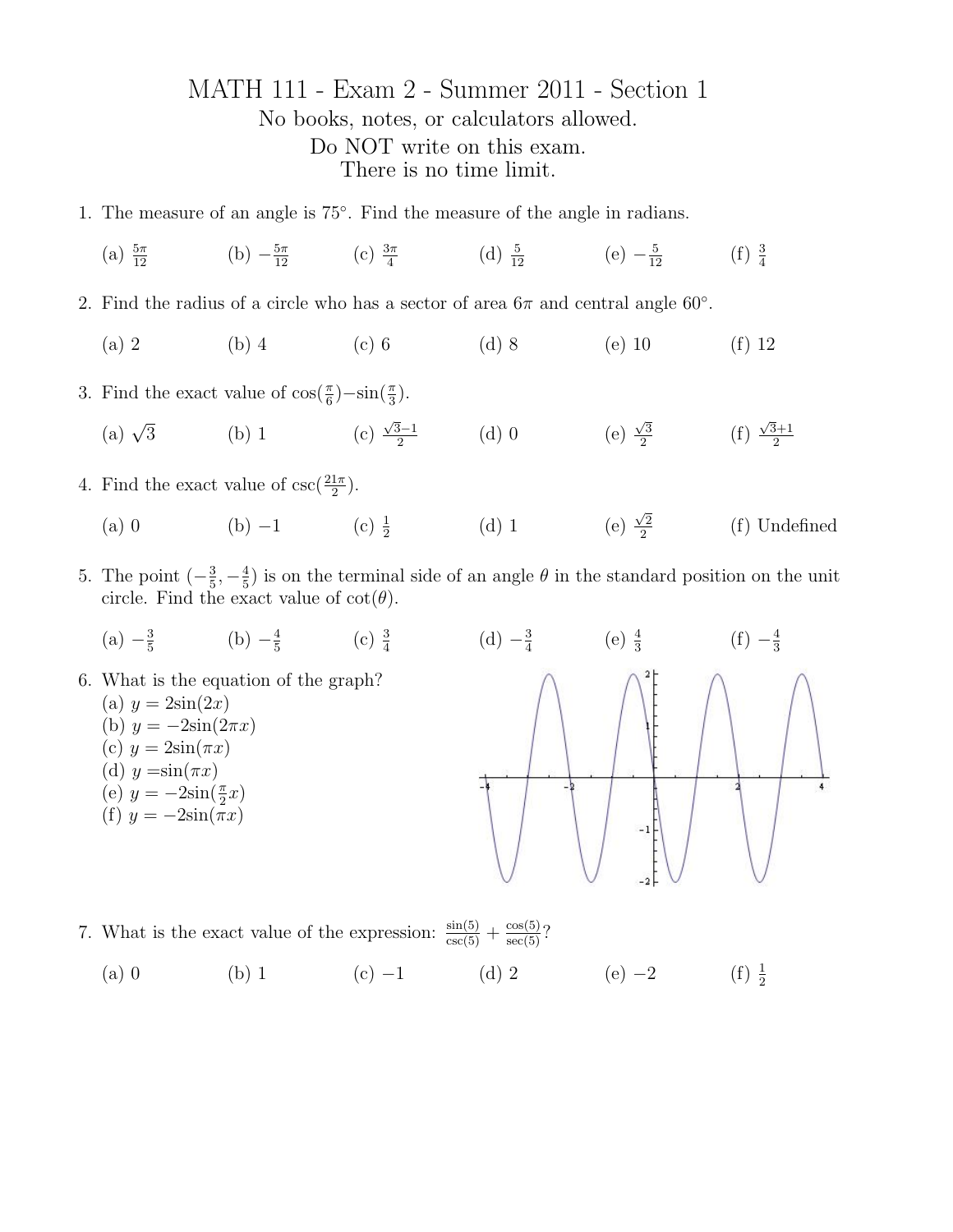- 8. If  $\cos \theta = -\frac{7}{25}$  and  $\csc \theta = \frac{25}{24}$ , what is the value of  $\cot \theta$ ?
	- $(a) \frac{24}{7}$  $(b) -\frac{24}{7}$  $\frac{24}{7}$  (c)  $\frac{7}{24}$  $\frac{7}{24}$  (d)  $-\frac{7}{24}$  (e)  $-\frac{25}{24}$  (f)  $-\frac{25}{7}$ 7

For problems 9 and 10,  $\cos \theta = -\frac{5}{13}$  and  $\cot \theta > 0$ .

- 9. Which quadrant is  $\theta$  in?
	- (a) I (b) II (c) III (d) IV (e) V

10. What is the exact value of  $\tan \theta$ ?

 $(a) \frac{13}{2}$  $(b) -\frac{12}{5}$  $\frac{12}{5}$  (c)  $\frac{12}{5}$  (d)  $\frac{5}{13}$  (e)  $\frac{5}{12}$  $\frac{5}{12}$  (f)  $-\frac{5}{12}$ 12

11. What is the equation of a sine function that has amplitude 3 and period 5?

(a)  $y = 3\sin(5x)$ (b)  $y = 5\sin(3x)$ (c)  $y = 3\sin(5\pi x)$ (d)  $y = 5\sin(3\pi x)$ (e)  $y = -3\sin(\frac{2\pi}{5}x)$ (f)  $y = -3\sin(\frac{3\pi}{5}x)$ 

## 12. What is the phase shift of  $y = -\frac{1}{2}$  $\frac{1}{2}\sin(\frac{2}{3}x-4)$ ?

- (a) 6 (b)  $\frac{8}{3}$ (c) 4 (d) –6 (e)  $-\frac{8}{3}$  $\frac{8}{3}$  (f) -4
- 13. What is the range of sec  $\theta$ ?
	- (a) All real numbers
	- (b) All reals except multiples of  $\pi$
	- $(c)$  −1 ≤  $y$  ≤ 1
- 14. What is the equation of the graph?
	- (a)  $y = 2 \csc(\frac{\pi}{4}x)$ (b)  $y = 2 \csc(8x)$ (c)  $y = -2 \csc(\frac{\pi}{4}x)$ (d)  $y = -2 \csc(8x)$ (e)  $y = 4 \csc(\pi x)$ (f)  $y = 4 \csc(\frac{\pi}{2}x)$



(d) All reals except even multiples of  $\pi$ 



15. Which function has amplitude 3, phase shift 2 and period 3?

(a)  $y = 3\sin(3x - 2) + 1$ (b)  $y = -3\sin(3x - \frac{2}{3})$  $\frac{2}{3}$ (c)  $y = 3\sin(\frac{2\pi}{3}x - \frac{4\pi}{3})$  $\frac{2\pi}{3}$ (d)  $y = 3\sin(\frac{2\pi}{3}x + \frac{4\pi}{3})$  $\frac{4\pi}{3}$  + 1 (e)  $y = 3\sin(\frac{2\pi}{3}x - 2)$ (f)  $y = -2\sin(3x - 3)$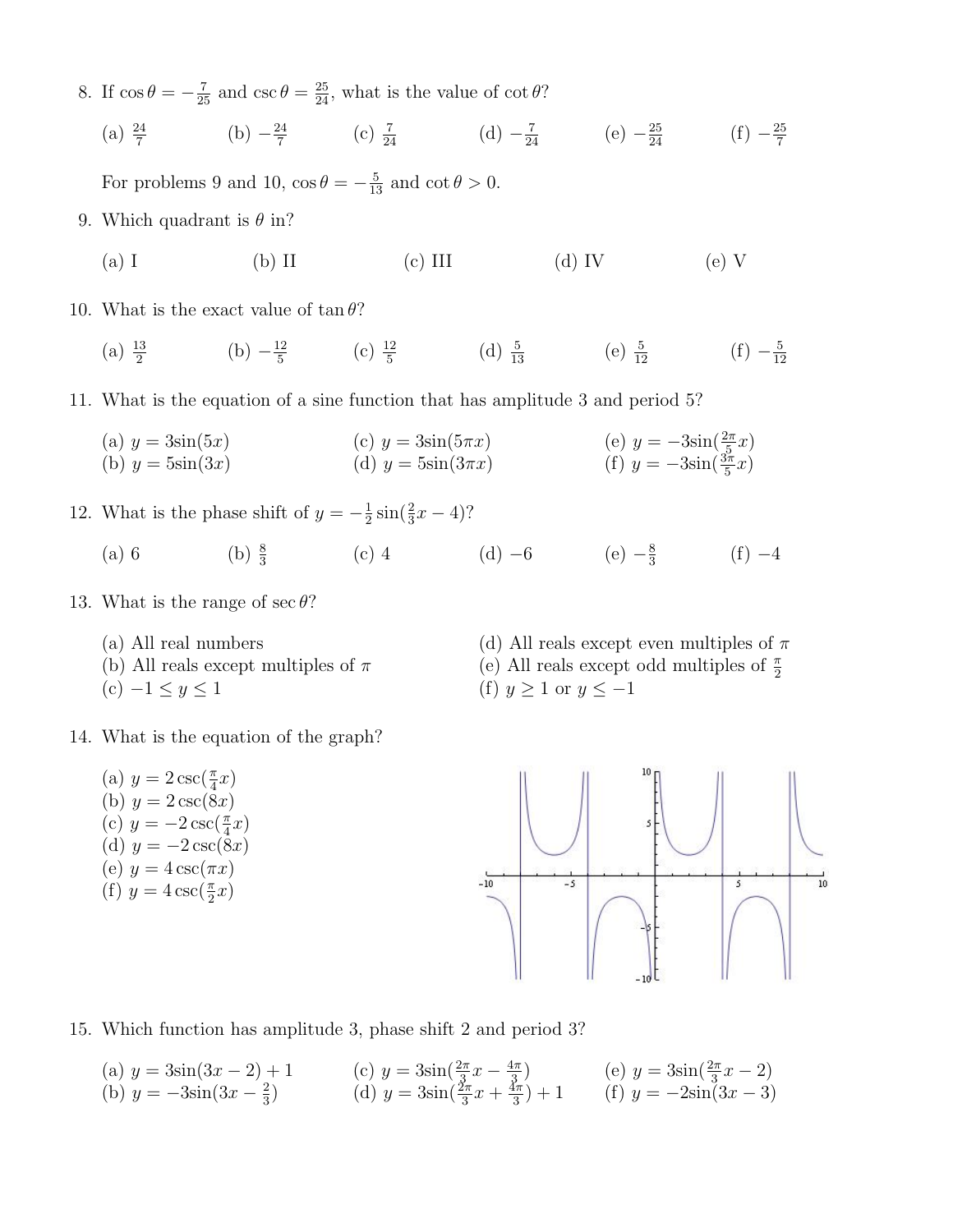

EmbeddedMath.com